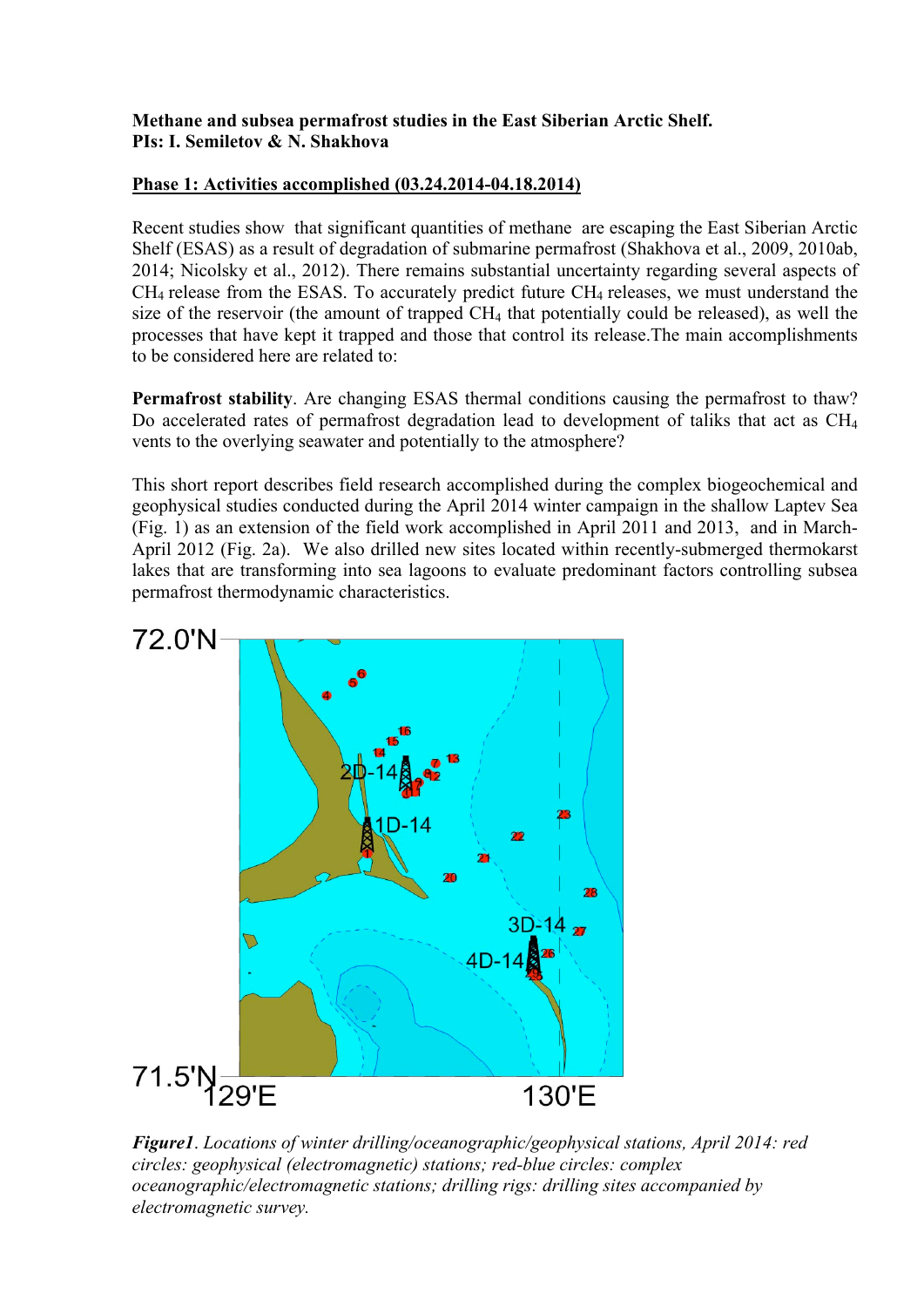

*Figure 2*. *Locations of winter drilling/oceanographic/geophysical stations, April 2013: red circles: geophysical (electromagnetic) stations; red-blue circles: complex oceanographic/electromagnetic stations; drilling rigs: drilling sites accompanied by electromagnetic survey.*



**Figure 3.** *A) Position of a borehole drilled in March-April 2012; B) measured temperature along the borehole and estimated freezing temperature in the borehole drilled in April 2011 (marked as 16/17 in A)); C) temperature in the borehole drilled in March 2012 (marked as 2D-12 in A)); "Tbf" means " temperature at beginning of freezing" (*Semiletov et al., 2014, in preparation).

The first, second, third, and fourth winter transport caravan expeditions were accomplished in April of 2007 and 2011, March-April 2012, and April-May 2013. The overarching goal of the firth such expedition to the southeastern Laptev Sea, in 2014, was to gain new data for determining rates of subsea permafrost degradation, in order to answer the following questions: 1) Are changing East Siberian Arctic Shelf (ESAS) thermal conditions causing the permafrost to thaw? Do accelerated rates of permafrost degradation occur in the areas that were more strongly affected by the thermokarst process prior to inundation during the Holocene?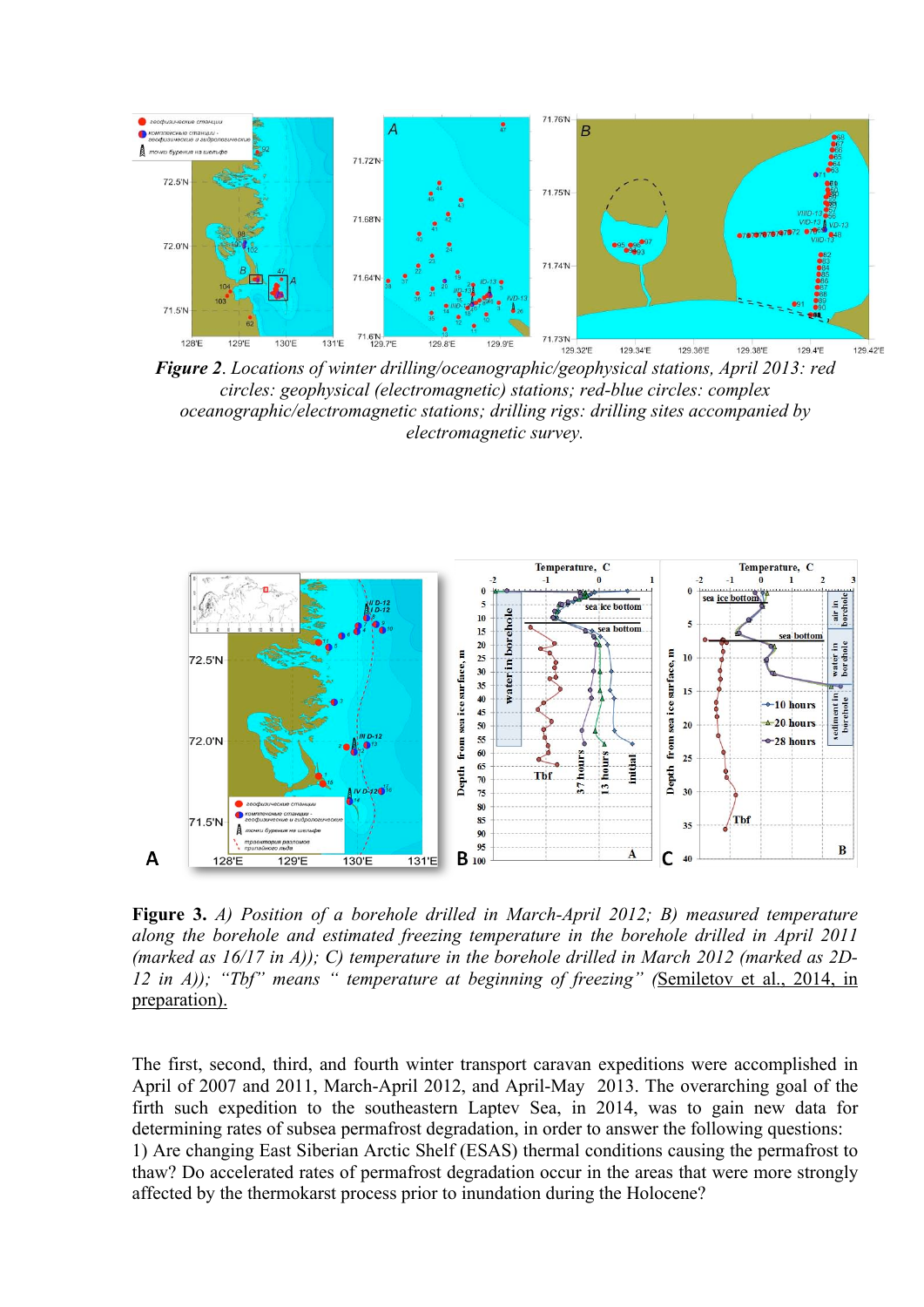2) Is talik (thaw bulb beneath a body of water) sediment gas content much higher than in other areas without taliks?

3) Do developing taliks act as methane (CH4) vents to overlying seawater and, potentially, the atmosphere?

A new goal of this drilling campaign was to begin to study lagoons, submerged thermokarst lakes/taliks which may play a significant role in accelerating subsea permafrost degradation (Nicolsky and Shakhova, 2010; Nicolsky et al., 2012). Downward salinization might increase vertical subsea degradation and talik formation rates, increasing vulnerability of the gas hydrate stability zone located within/beneath subsea permafrost over the vast ESAS (Soloviev et al., 1987; Romanovskii et al. 2005; Shakhova et al., 2009, 2010b). Transformation of thermokarst lakes into sea lagoons led to the formation of indented coastlines, increased shore length subjected to thermoerosion of coastal ice complexes, and accelerated shelf submergence, especially after 7.5 ka BP (Romanovskii et al., 2004). This process continues in the nearshore zone, specifically at Bykovsky Peninsula, the southwestern end of Buor-Khaya Bay. Thermokarst lakes and newly-formed lagoons are characterized by very low mineralization and high content of CH<sub>4</sub> in sediments which can be released during drilling in concentrations higher than 4 % v/v, which allows the CH<sub>4</sub> to be burned (Fig. 4)



**Figure 4***. Left: bird's eye view of the largest lagoon of the Bykovsky Peninsula; right: flame indicating burning CH4 which has escaped from the shallow borehole accomplished in 1999 (photo by V. Tumskoy)* 

Another goal of the spring 2014 field program was similar to those of the spring 2011, 2012, and 2013 campaigns: to apply a complex approach, including seismo-profiling (in summer), electromagnetic survey (in summer and winter)- Fig.5, and drilling from fast ice, and to study the vertical structure of the sediments with emphasis on the location of the permafrost table and the mechanisms responsible for forming gas migration pathways within the seabed underlain by permafrost.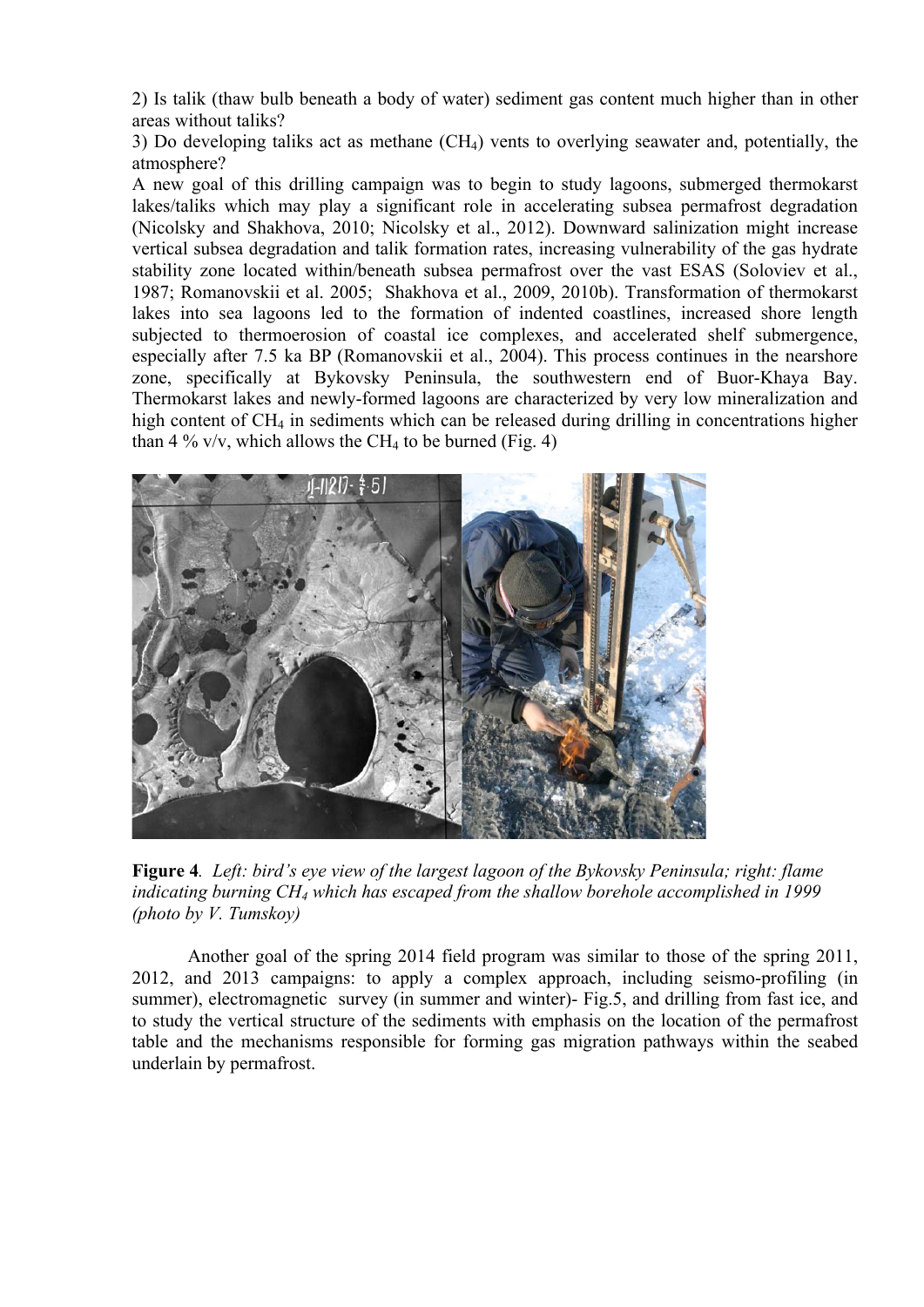

**Figure 5.** *Electromagnetic (EM) survey validated by boreholes (penetrrated throughout thawpermafrost sediment) is a new and powerful tool to survey the table of subsea permafrost. Left: tracks of the EM survey -2014; right: the EM system ttawed by the all-terrain vehicle.*

The 24-day expedition (15 days on the fast ice: from April  $1<sup>st</sup>$  through April  $15<sup>th</sup>$ ) was organized and led by I. Semiletov and N. Shakhova, in collaboration with a team of Russian scientists from the Pacific Oceanological Institute, Far Eastern Branch of the Russian Academy of Science (POI FEBRAS), and the Geological Department of Moscow State University. New drilling equipment including steel cases and pipes with a total weight ~7tons was delivered from Ekaterinburg to Yakutsk-Tiksi by railway and winter road along the Lena River in the mid-March. Team members arrived to Yakutsk from Vladivostok and Moscow on March  $26<sup>th</sup>$ , and then travelled to Tiksi arriving there on March  $28<sup>th</sup>$ . The expedition transport caravan was the same as those used in 2011, 2012, and 2013 and included two heavy caterpillars (T-150s), a drilling rig (URB-4T), two mobile houses on sledges, an all-terrain vehicle, and two cargo sledges, with a total weight exceeding 180 tons. The transport started from Tiksi (Fig. 6). Snapshots of winter field work in the Laptev Sea are shown in Fig.7.



*Figure 6. Left: Transport caravan in Tiksi; Right: transport caravan moving to the study area (photos by I. Semiletov)*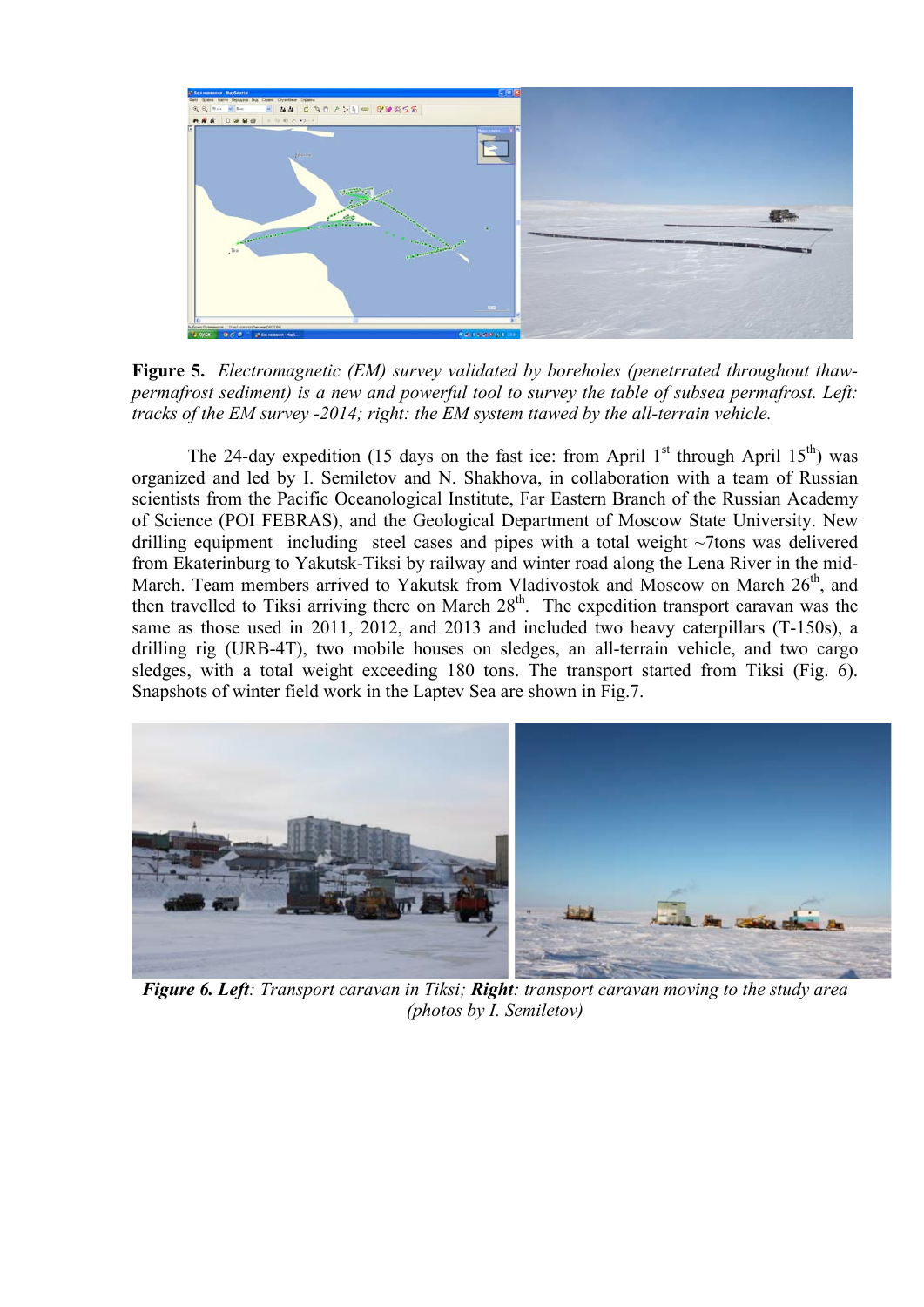

**Figure 7.** *Snapshots of winter field work in the Laptev Sea (2011-2014, photos by I. Semiletov& A. Koshurnikov).*

The core material extracted from four boreholes-2014 with total weight  $\sim$ 1,100 kg was divided into three categories: 1) for geochemistry including isotope analyses, microbiology, and geochronology research; 2) for investigating geological and physical cryogenic features ; 3) frozen samples for possible future analyses, stored in Vladivostok at POI FEBRAS under the PIs' control. Note that in total almost 4,000 kg of unique samples taken from 14 boreholes (Figs. 1, 2) preserve not only exclusive information about the origination and migration of CH4, but paleo-oceanographic records that extend through the Pleistocene and probably the Neocene.

## **Selected References**

Shakhova, N., Semiletov<sup>,</sup> I., Leifer, I., , Sergienko, V., Salyuk, A., Kosmach, D., Chernikh D., Stubbs Ch., Nicolsky D., Tumskoy V., and O. Gustafsson, 2014. Ebullition and storm-induced methane release from the East Siberian Arctic Shelf, *Nature Geosciences*, vol.7, No. 1, 64-70, DOI:10.1038/NGEO2007

Shakhova N*.,* Semiletov I., Salyuk A., Joussupov V., Kosmach D., and O. Gustafsson, 2010. Extensive methane venting to the atmosphere from sediments of the East Siberian Arctic Shelf, *Science 327*, 1246-1250